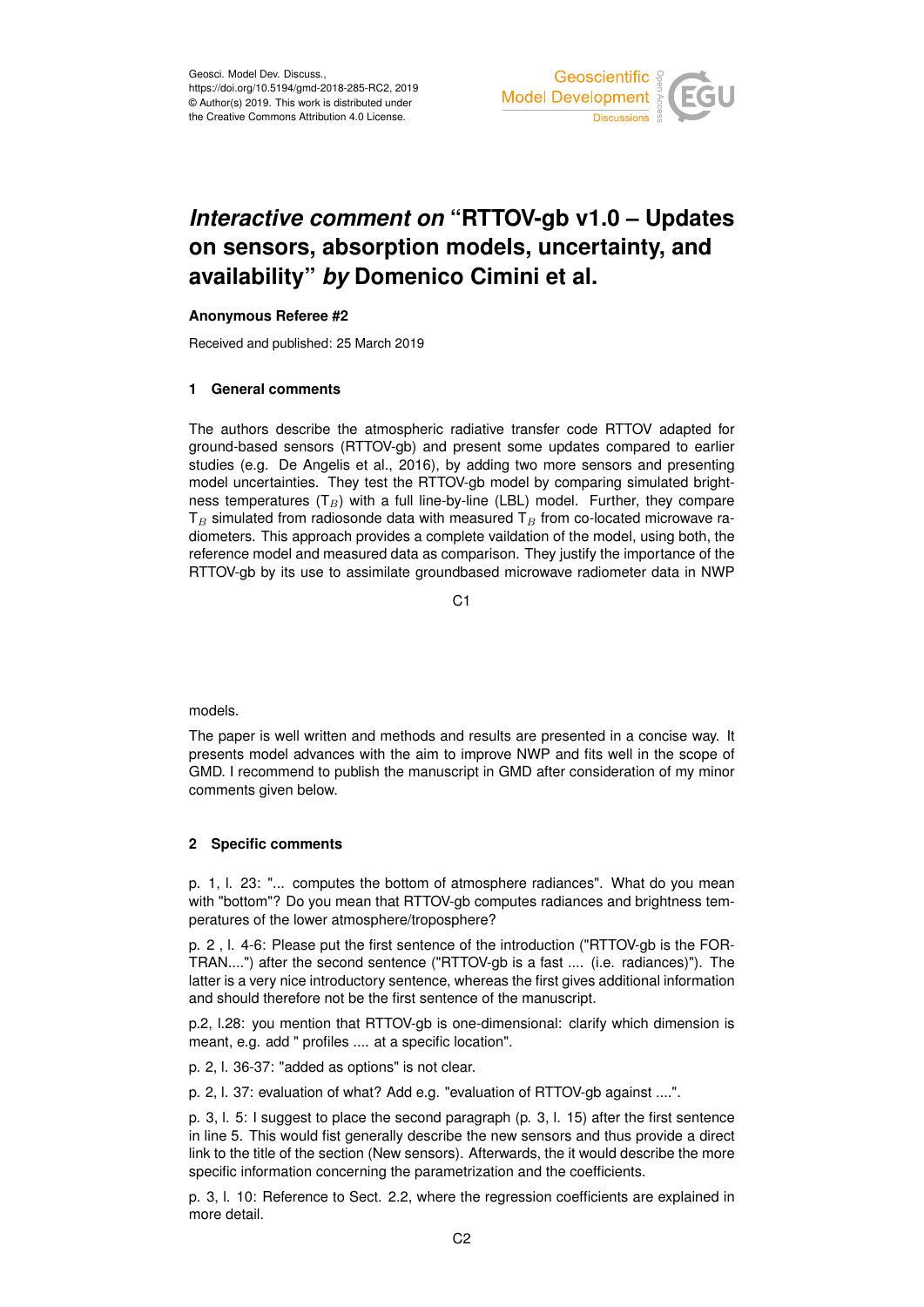p. 3, l. 18: Mention also the study of Stähli et al. 2013 (doi:10.5194/amt-6-2477-2013), which first described the TEMPERA instrument.

p. 3, l. 20: "LWP family": mention the sensors from p. 5, l. 23-24 already here, because this is the section where you describe the new sensors.

p. 3, l. 22: Please add some more information about the channels of the sensors used, or reference to Table 2 not only for the supported sensors, but also for their channels.

p. 4, l. 8: Clarify that it is not the first study that uses both models. E.g. "both ... models are now available and were first presented in Cimini et al. (2018). Extending the results ...".

p.4, l. 21-22: I suggest to move these 2 sentences to p.4, l. 8, where Cimini et al. and the broader frequency range of the present study has been mentioned first.

p. 4, l. 23-24: "water vapor self-boradened continuum temperature dependence exponent n<sub>cs</sub>": The long noun cluster is confusing. I prefer a description similar to Cimini et al. (2018), e.g. " $\ldots$  the temperature-dependence exponent  $n_{cs}$  of the water vapor self-broadened continuum ..."

p. 4, l. 32: Section 3 is rather long compared to the other sections. I suggest to divide the section into two subsections, one about the comparison with the reference LBL model (starting in p.4, l. 34) and the second one about the comparison with the real observations (starting in p. 5, l. 19).

p. 5, l. 4: What does "main differences" mean? Please remove "main".

p. 5, l. 5: Add "generally" before "decrease" and "increase", because this behaviour is not valid for all of the channels (e.g. Table 3, ch. 1 first increases, and Table 5, ch. 5 first decreases).

p. 5, l. 5: Add Table reference or sensor type for clarity, e.g. "..., the rms differences GENERALLY decrease for 50-57 GHz channels (TEMPERA, Table 3), while they in-

C3

crease for 23/31 and 70-150 GHz channels (LWP, Table 4)".

p. 5, l. 8: add "(RTTOV-gb)" to "fast model approximation" to clarify which model is meant.

p. 5, l. 5: Which angle is used for this "fast parametrization uncertainty" in Table 5?

p. 5, l. 19: Begin a new section (see comment above, p. 4, l. 32).

p. 5, l. 27: Please mention already here that these datasets cover two different meteorological conditions, namely midlatitude summer and midlatitude winter conditions.

p. 5, l. 34: Which altitude limits for the calculations do you generally use? Do the radiosondes cover this whole altitude range?

p. 6, l. 4: Why did you choose a threshold of 0.2K when reducing the 0.5K threshold from 1h to 10 minutes?

p. 6, l. 5: It would be nice to mark these identified cloudy periods in Figure 3 and Figure 5.

p. 6, l. 11: Could you provide some more details? What do you mean with conditionsdependent uncertainties?

p. 6, l. 18: It is interesting to mention here the meteorological conditions for the dataset. Please mention earlier also the conditions for the Milan dataset (see comment above, p. 5, l. 27).

p. 7, l. 5: Besides in the manuscript title and the Abstract, it is the first time here that you mention the version (v1.0) of RTTOV-gb, and you continue to do so during the whole summary section. Please mention the version earlier in the text and be consistent in the usage.

p. 7, l. 16: I think you can be more confident here. I suggest to change it to "This paper can provide ...".